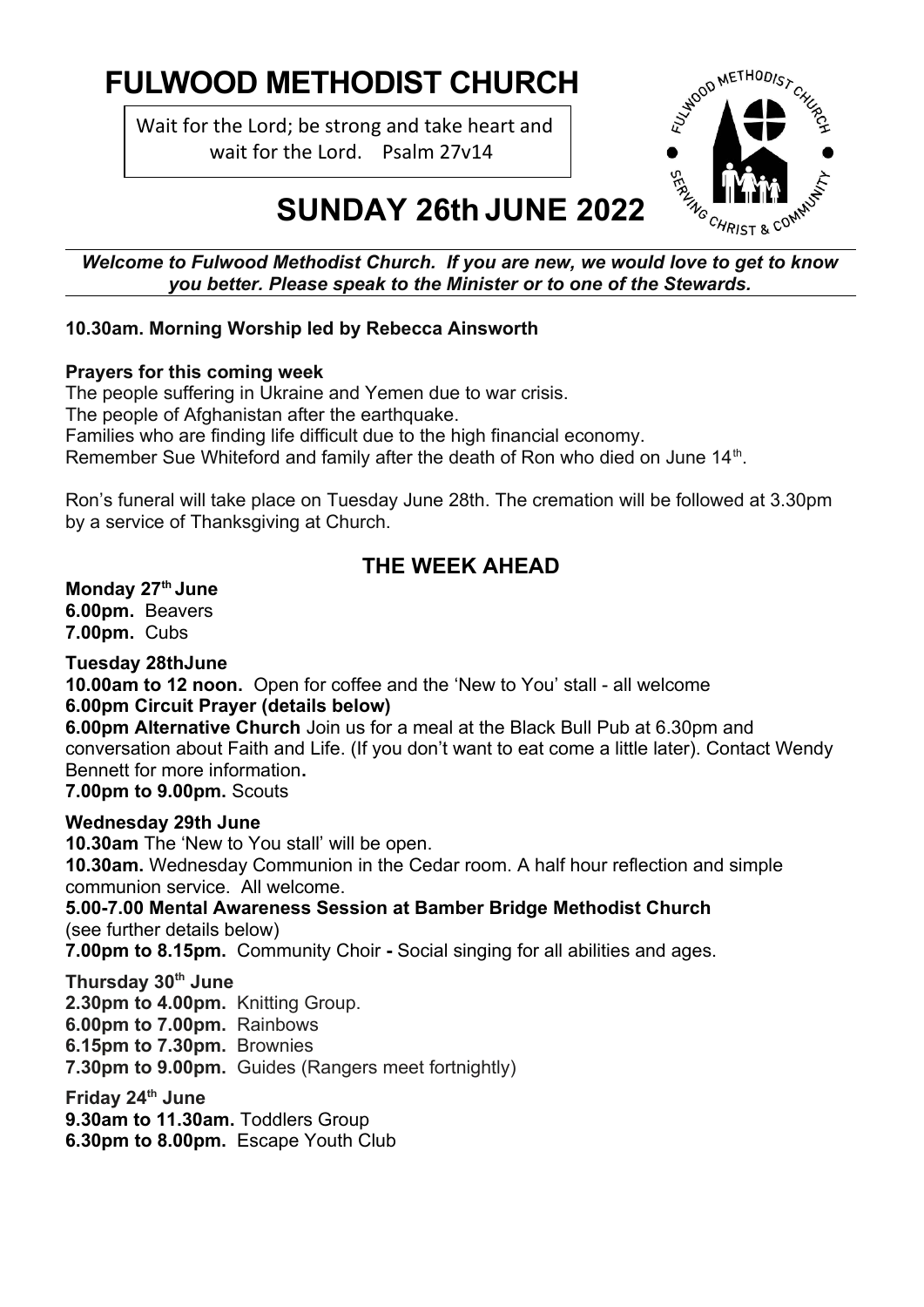# **FUTURE DATES**

#### **Sunday July 3rd 10.30am. Morning Worship and Holy Communion led by Rev Jane Wild**

**3.00pm. Farewell Service for Revd Paul Davis** at Poulton-le-Fylde Methodist Church (FY6 7ST) followed by a tea. We hope as many people as possible will join this celebration of ministry.

# **OTHER NOTICES**

**Church Transport.** Contact Eric Waterhouse – 863743.The driver today is John Ferris and next Sunday July 3rd will be Andrew Bennett

**Messy Church** Tuesday  $5<sup>th</sup>$  July  $5.00 - 7.00$ . A chance for families to create, chew and celebrate together. All welcome but could young people please bring an adult with them. We hope to hold our meeting outside so please come dressed for that.

*Circuit Prayer Meetings please join us as we pray for the future of the circuit and other things of concern, Tuesdays at 6.00pm. we meet on Zoom for 10 to 15 minutes. All welcome either to join in on Zoom, to pray the themes without coming onto Zoom or simply to use the prayers that week. (see the leaflet at the end of these notices) Special prayer requests 01772715134 or email [Jane Wild.](mailto:jane.wild@methodist.org.uk?subject=Prayer%20Request)(and for Zoom details)*

#### **Mental Health Awareness**

 A session is be held at Bamber Bridge Methodist Church on Wednesday 29th June from 5.00 to 7.00pm. This is a basic overview of Mental Health and will be led by Lucy Jones Support Time Recovery Worker Community Asset Development Team Lancashire & South Cumbria NHS Foundation Trust. This session is open to all and would be particularly good for any café volunteers, pastoral visitors, stewards, or anyone who is interested to learn more about Mental Health. It will look at what a person with poor/ good mental health struggles with/ looks like and the differences between mental health/ mental wellbeing. We will also discuss some of the mental health conditions and what struggles people with this face. It will also include language and how we'd speak to someone who's struggling.

This is the first of a series of sessions to run over the next 12 months organised by Pastoral Worker Denise Johnson. If you have any questions please *email: [Denise Johnson](mailto:djpastoral@outlook.com)* or 07719200451

#### **Further News from the Salvation Army**

The summer months are often a difficult time for foodbanks. Families struggle to have enough food through the school summer holidays and many people who support foodbanks by donations are themselves away on holiday. Claire from the Salvation Army food bank says that, recently, they have had a massive run on giving out food bags – over 900 in June (150 more than previous monthly highest). They need tinned/packeted food (but NOT pasta) and toiletries. 187 new families have been referred by Social Services and their need is desperate. Any help would be greatly appreciated.

**Appeal from** the 'New 2 You' Any towels (any size) to spare? Please may we have them? Thank you. **Barbara Hothersall** 

**A massive thank you** to everyone who donated money or offered their time at the recent Gift Day. We are waiting for the bank statements to finalise the figures but will update you as soon as possible. We also know that many of you have committed to an increase in standing orders/envelope offering each week, which is a massive help. We also have volunteers to read, clean and produce Powerpoints. However, help is needed in lots of areas, please see the board in the hall for details. You can discuss these roles with any of the stewards.